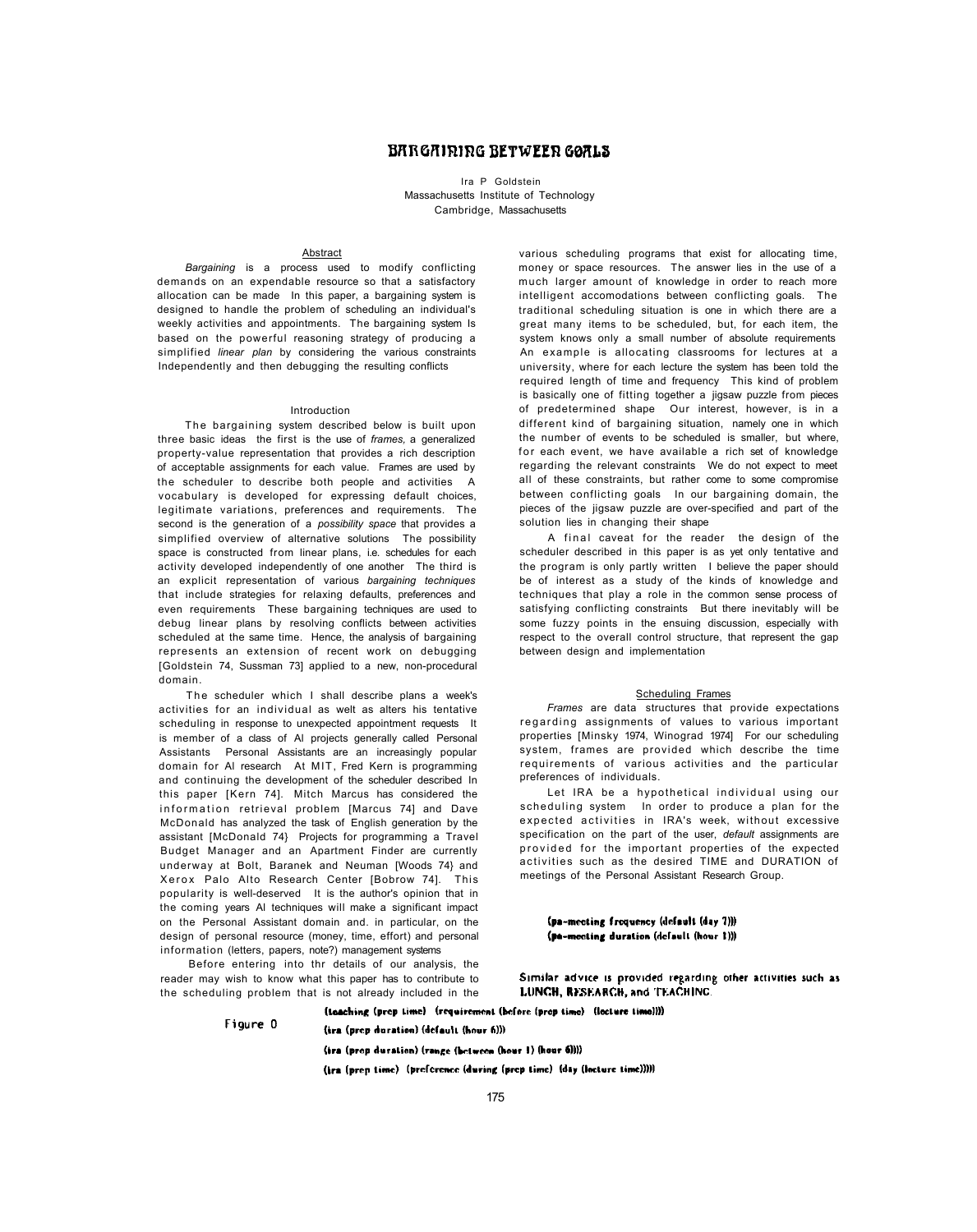However, conflicts may arise such as those caused by the unexpected arrival of an important visitor. To cope with them, additional information is provided regarding acceptable *ranges* in which a property's value may fall, *preferences* which are desirable but not necessary and *requirements* which must be met if the activity is to be successfully scheduled at all. The following assertions provide such information regarding the scheduling of preparation time for IRA's lectures. (Fig. 0) Further examples of each of these different kinds of advice regarding value assignments is provided in Figure I. This type of information allows the system to engage in various kinds of bargaining which we shall describe in greater detail In a later section.

The set of linear plans for each of an individual's activities forms a *possibility space* of alternative calendars for the week. Figure 2 shows such a possibility space for IRA. (Teaching actually consists of two activities, lecturing and preparation. However, for simplicity, it is shown as a single

This structure is built by considering each activity of IRA independently of the others RESEARCH, for example occurs on every day because of the preference that its total duration

Default choices represent only estimates. Conflicts can sometimes be resolved by changing the default, while still remaining within the required range.

Figure 2 -- Possibility Space for the Heek's Activities

pa-meeting [1 2]

A *linear plan* is then constructed for each activity, i.e. ft is scheduled at some time, independently of the existence of other activities. The time is chosen on the basis of advice extracted from the frame for that activity, from superiors of that frame linked to it by chains of "a-kind-Ai" relations and from advice about that frame contained any person frames Involved as participants

block of time.)

be maximized LUNCH is scheduled at the default time of II rather than 12 because IRA's preference for an early lunch overrides the default time of 12 given in the lunch frame TF.ACHINC includes both classtime and preparation and is therefore intended to last the entire day. The conjunction of a preference for meetings on Fridays and pa- meetings in the afternoon causes the PA-MEETINC to be scheduled on Friday at I

The following paragraphs describe each of the techniques that we currently plan on implementing in the scheduler. The control algorithm which administers these techniques is discussed in a later section on *Control Structure* 

# Compromise by Relaxing Defaults

The possibility space, viewed as a conjunction of linear plans, has bugs in the form of conflicting activities. Lunch and research, lunch and teaching, research and teaching, research and meetings - all of these pairs of activities conflict Thus, we have found the first instance in which bargaining techniques must be applied

#### Bargaining Techniques

Bargaining techniques are required *to* debug conflicts between activities in the weekly plan of a single individual as well as to schedule appointments given conflicting constraints of the participants These techniques fall into two classes The first, which I shall call *resource driven*, are experts at altering the particular interval chosen by some goal, while still satisfying the goal They include *relaxing defaults, relaxing preferences, swapping intervals, time shattng* and *interrupting*  These strategies are expert at manipulating the "time" resource. They have obvious analogues for manipulating other resources like space and effort These strategies do not question the justification for pursuing the goal, but rather attempt relatively local alterations of the various kinds of advice — defaults, range, preferences -- that allow the interval to be altered without actually violating the overall goat.

The second class of techniques are *purpose-driven.* These strategies, as opposed to the resource-driven techniques, are capable of eliminating or modifying requirements They do so by altering the least important goals, as chosen by analyzing the overall purpose of the event The resourcedriven techniques are ignorant of the relative importance of competing goals and are therefore unable to be as radical as the purpose-driven strategies

These bargaining techniques can be viewed as *debugging strategies* for resolving unforseen interactions between linear plans. As such, they represent a further analysis of the *simplify and debug* problem solving paradigm explored in recent papers by [Goldstein 74] and [Sussman 73]

|                      | teaching (9.5)                                                             |       |    | teaching (9.5) meeting (9.5) |  |
|----------------------|----------------------------------------------------------------------------|-------|----|------------------------------|--|
|                      | research [9.5] research [9.5] research [9.5] research [9.5] research [9.5] |       |    |                              |  |
| $I$ unch $[11 \ 12]$ | Funch (11-12) Funch (11-12) Funch (11-12) Funch (11-12)                    |       |    |                              |  |
| m.                   | $\mathbf{T}$                                                               | $\mu$ | R. |                              |  |
|                      |                                                                            | 176   |    |                              |  |

# Linear Plans and Possibility Spaces

In order to generate a reasonable default plan for the week's expected activities, the scheduler collects IRA's requirements, defaults and preferences for each of his activities. Figure Illustrates a subset of the database concerning Personal Assistant Meetings viewed from this perspective. The advice regarding each activity is collected from the person's frame, the activity's frame, and superiors of these frames pointed to by a-kind-of pointers.

# Figure 1 -- Schoduling Advice for the Workly Personal Assistant **Group Meeting**

From the frame for PA-MEETINGS

(pa-monting time (preference (during time :afternoon))) (pa-mooting frequency (default (day 7))) (pa-meeting frequency (range (day 6), (day 7), (day 8))) (pa-monting duration (default (hour I))) (pa-meeting duration (range (between (hour .75) (hour 1.5))))

From the frame for IRA (iru (meeting time) (preference (during time :(riday)))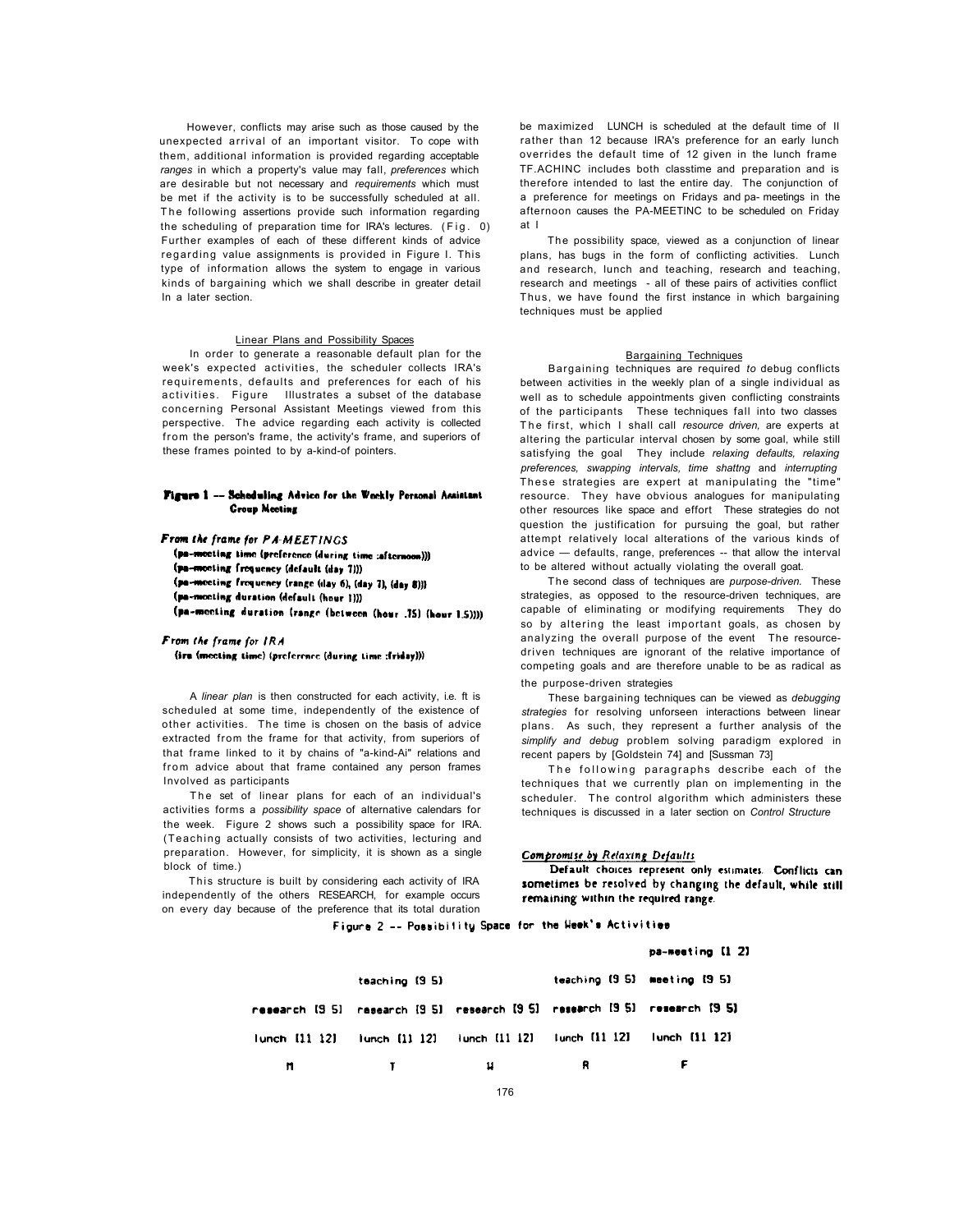### *Compromise b*y *Insertion*

Some activities are indicated as being sharable, eg lunch Conflicts between such activities can be eliminated by scheduling them at the same time, le the conflict is dismissed A more intelligent scheduler might be able to reason that some activities like eating and meeting can be shared while others like eating and sleeping cannot Fot simplicity, the current design handles this by simply grouping activities into two classes: sharable and unsharable A sharable activity can share time with any activity not explicitly labeled unsharable. However, a desirable extension would be to represent in the frame for a given activity, exactly those other activities with which it can share time and those with which it cannot.

Some activities are indicated as being interruptible. eg research. For such activities, the negotiation strategy is available of interrupting one activity long enough to insert another A heuristic restriction limits any activity to at most two interruptions (A more adaptable system might inquire of the person being modeled how many interruptions he is prepared to tolerate for each of his "interruptible" activities) The conflict caused by lunch in the previous example of scheduling IRVs week (figure 2) can be resolved either by interrupting RESEARCH and MKKTINCS for lunch or by use of the *sharing* strategy introduced in the next paragraph

# *Compromise by Sharing*

This and the following two strategies represent techniques that can relax or eliminate requirements They do this by questioning not simply the local choice of time, but the overall justification for the activity or for some of the participants I shall call these techniques *purpose driven*  bargaining

For the example of planning a week discussed in the previous section, the conflicts between research and teaching on Tuesdays and Thursdays (figure 2) are resolved in favor of teaching since the requirement that teaching take place on those days dominates over the preference to maximize research time Time-sharing, insertions and relaxation are sufficient to remove all of the conflicts from the possibility space for the week and the result is the debugged plan of figure 3.

Conflicts between competing requirements and preferences are resolved in favor of requirements while conflicts between competing piefeiences are decided in favor of maximizing the number of satisfied preferences This strategy of relaxing preferences is tried only after the others listed above It generally far's when requirements make removing the block impossible

#### *Compromise by Request*

This static partial ordering represents, of course, a gross simplification Ultimately, we would like to see the system be able to change the "importance" with which the preferences of an individual are regarded in accordance with the contextdependent role that he happens to be playing, e.g. host versus employer versus friend Purpose-reasoning is introduced in the next section to partly meet this need of a more dynamic importance relation

A measure is provided for the relative importance of various participants When absolute requirements of individuals conflict and there is no resource-driven settlement possible, the system asks the less important individual to compromise by relaxing his requirements. Figure 4 illustrates the frames which define the MORK-IMPORTANT relation

#### Figure 4 -- Frame definition of the More-Important Relation

:Frame for a relation (comparison a-kind-of relation) (comparision 2-place relation) (comparison transitive) (comparison anti-symmetric)

Frame for the MORE-IMPORT ANT relation. Imore-important a-kind-of comparison) (more-important angl person) (more-important arg2 person) (more-important leader participant) (more-important teacher student)

# *Compromise by Swapping*

Sometimes the requirements and preferences of some activity imply only a duration and a frequency, but do not actually specify the day Hence, some conflicts can be resolved by swapping one such activity with another The virtue of the swap is that the new activity scheduled in the blocked time may be relaxable, interruptible or sharable, whereas the previous occupant of the time slot was not. A swap is prevented if the event is scheduled at the original time due to requirements of the activity or the participants that entail a specific day

# *Compromise by Relaxing Preferences*

Possibly a more subtle use of numerical utilities will be

necessary For example, a common sense system ought to be able to take account of the advice that a particular individual prefers a meeting (I) as early in the day as possible. (2) as soon as possible and (3) in the event that these two preferences conflict due to pre existing appointments, to consider one day earlier to be worth making the meeting one hour later in the day

Compromise by Elimination

Again the strategy is to relax requirements, except in this case, the BARGAINER attempts to decide which requirements can be eliminated, rather than asking the participants involved. This is accomplished by utilizing the MORE-

Figure 3 -- The Weekly Plan

pa-meeting [1 2]

research (9.5) teaching (9.5) research (9.5) teaching (9.5) meeting (9.11), (12.5) Tunch [11-12] **Junch (11-12)** Tunch [11 12]  $Iunch$   $[11 12]$ Junch [11 12] n  $\mathbf{r}$ H R F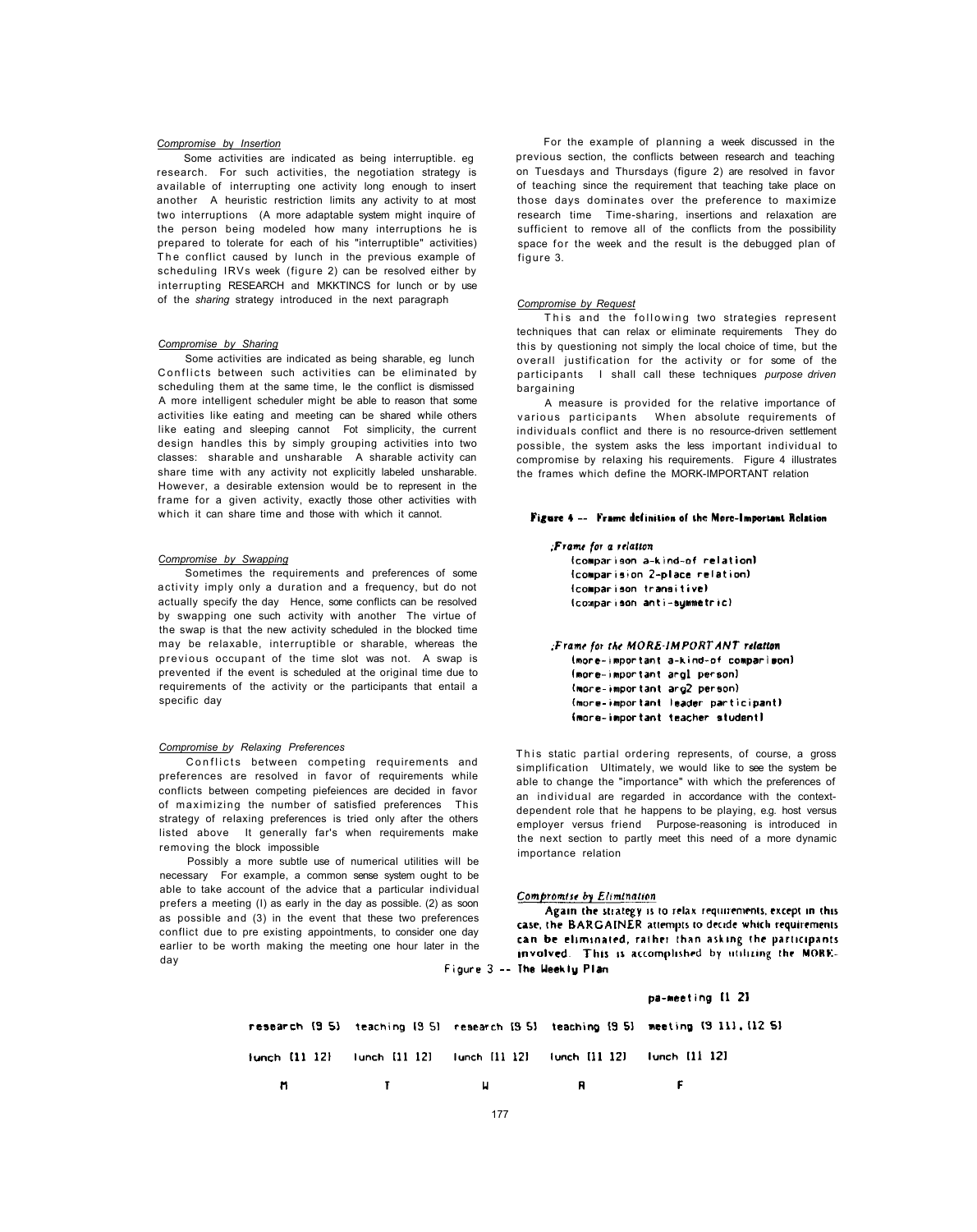IMPORTANT metuc desenbed above plus *pur post checking*  Purpose checking is necessary to prevent the pre-defined importance relation from causing a person to be dropped from a meeting even though without him the meeting is pointless.

Currently, the system is capable of only very elementary purpose reasoning based on "required participants" Such requirements are recorded either as assertions in the appropriate activity frames or as additional advice given to the system at the time of the appointment request Typical examples are shown in Figure 4.5.

An example is the problem of scheduling an Oral Examination for three professors and a student The pre defined ordering of importance declares professors to be more important to students, in the sense that given conflicting desires for a meeting time, the preferences of the professor are maximized Hence, without purpose reasoning, conflicts in scheduling the Oral Examination would probably result in the student being dropped from the list of participants This is prevented by declaring that the purpose of the group meeting is for the student to be present

Purpose reasoning is a type of common sense logic that AI programs must have to be able to debug conflicts The scheduler, as currently planned, will be capable of it in only an elementary way This is clearly an area which merits further study

# *Compromise by Substitution*

Substitution applies the swapping technique described above for intervals to participants Again, purpose reasoning Is involved If a visitor requests an appointment with a faculty member of the laboratory, the request is generally routed to some particular individual. If he cannot schedule an appointment, then the bargainer seeks a substitute participant from its list of known people and *requests* that he accept the appointment

# *Compromise by Division*

Resolve a conflict between participants by attempting to schedule the meeting twice for different subsets of the intended participants This represents an instance of the general planning strategy of breaking a goal into sub-goats whose conjunction satisfies the original purpose In the scheduling context, it is often an inefficient technique because some subset of the participants usually must attend both meetings Hence, it is generally not preferred Some activities such as oral-exams are not divisible into separate meetings This is indicated in the frame for this activity under the TYPE property

# *Comparison to Traditional Scheduling Algorithms*

Recall our earlier reference to traditional scheduling programs We can now be more precise in stating their limitations. Because such algorithms are knowledge-poor and do not know anything but the basic requirements of the various items to be scheduled, they cannot *relax defaults* or *preferences,* nor know whether a particular item is *interrupttble* or *sharable* Similarly, they are not knowledgable enough to examine purposes and decide upon *eliminations* or *substitutions.* On the other hand, the bargaining system that we have designed has available to it a richer set of strategies for reaching an accomodation because it has far more knowledge about each item, knowing both preferences, ranges and defaults in addition to requirements

# A Meeting Scenario

I shall further illustrate the use of these bargaining techniques by noting that an individuals weekly plan is not absolute. An unexpected visitor may arrive and request an appointment on a day previously planned for some other activity. In such a case, we would like the system to consider its options and reschedule its planned activies if possible. The scheduler's strategy for accomplishing this is again to build a possibility space of linear plans This space is then examined for the least blocked times and bargaining techniques are applied in an attempt to remove the constraints responsible for the conflict

Suppose a visitor sends IRA a telegram requesting an appointment on the next Monday This results in the following *possibility space* of appointments "{+ <PERSON>)" indicates that the person can make an appointment during the indicated time while "(- <PERSON>)" indicates that he cannot The first line of Figure 5 is the linear plan for when IRA can make the appointment and the second line is the linear plan expressing MV's choice of meeting time

The BARGAINER examines this Possibility Space and looks for the best point at which to consider a compromise This is the least blocked interval Monday and Friday are least blocked intervals with blockage equal to I The following paragraphs trace the alternative bargaining strategies that are considered in an effort to find an acceptable appointment time. Ultimately, the BARGAINER chooses the strategy that violates the fewest preferences and requirements (If there is more than one such "best" solution, the user is asked to choose among them )

Resource-driven compromise by relaxing defaults, swapping, sharing, interrupting and relaxing preferences are all possible if the blocking event event is not occupying its interval as a result of a requirement Hence, all of these strategies are applicable to the block to the appointment on Monday caused by IRV's RESKARCH. On the other hand, the

Friday block is due to the requirement, at least as expressed to IRA\*\* scheduler, that the visitor will only be in town on Figure 4.5 Monday. To this block, only purpose-driven strategies, i.e

(meeting participant (requirement  $I_2$  (number participant) 2))) (pa-meeting participant (requirement (participant leader))) (oral-exam participant (requirement (participant examinee)))

# Figure 5 -- Possibility Space of Appointments for IRA and MV

| $(- RA)$ | $(-$ IRA) | $(-$ IRA) | $(-$ JRA) | $(+ 1RA)$ |
|----------|-----------|-----------|-----------|-----------|
| $(+ 11)$ | $(-1)$    | $(-HV)$   | $(-11)$   | (– MV)    |
| n        |           | ы         | R         | F.        |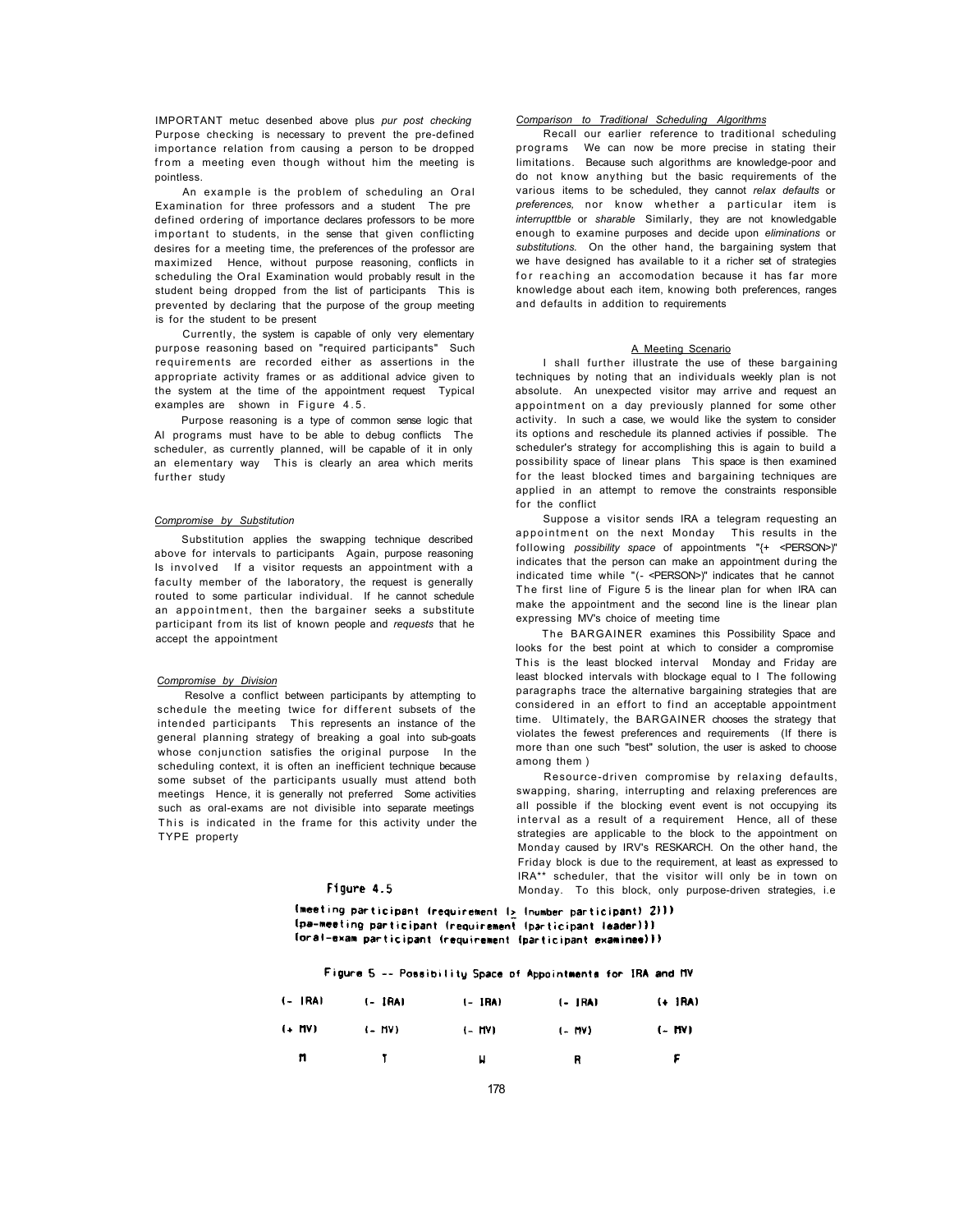compromise by request, by elimination, or by substitution, are possible

Three of the strategies which can be applied to eliminate the Monday block are bargaining by relaxing defaults, by insertions and by swapping That research on Monday has a duration of all day is a default Hence, the boundaries of (he research interval can be *relaxed* by one hour to make room for the appointment This produces the plan schedule the *appointment* from  $\int$  0 *IO j* or  $\int$  4 5 *j* Research is also *tnterrupttble* Therefore, it is possible to insert the appointment into the Monday research, producing the plan *schedule the appointment for I hour any time during Monday*  Once this is done, the research is marked as no longer interruptible Currently, the bargaining system prefers relaxing boundaries to interrupting an activity, in the absence of any governing preferences or requirements (This is based on the introspective obseivation that people prefer not to be interrupted once engaged in an activity Another user, however, could obviously alter this default choice)

The above resource-driven techniques would be inapplicable if IRA had a requirement that research occur all day on Monday (eg a funding deadline is diawing nigh) In such an event, the bargainer would apply vanous purpose driven techniques to alter either Ira's or the Visitor's requirements The following paragraphs illustrate the application of such techniques to the Visitor's request

The strategy of attempting to comptomise by request results in the Monday Visitor being asked by *IRA's* scheduler if he can reschedule his trip to be in town on Friday In a world of personal assistant programs, this would involve a call to the visitor's petsonal assistant program

Compromise by *substitution* is possible if the visitor's orginal appointment request did not REQUlRE a specific faculty member If so, the plan would be to reschedule the *appointment with another equivalent participant* 

*Swapping* produces the plan of interchanging research time on Mondays with meeting time on Fridays This approach would be preferred to either of the first two if none of the affected Friday activities had governing preferences that tied them to that day of the week For example, using Friday as an appointment day is a default but not a preference for IRA Hence, the swapping plan would be chosen to avoid violating the preference for maximizing research time since the first two plans decrease research time by an hour

The two bargaining strategies of compromise by *Elimination* or *Division* are inapplicable There are only two participants so the number of people attending the meeting cannot be relaxed. Similarly, sub-division does not apply with only two participants

# *Purpose Driven Bargaining*

This section develops in greater detail how the BARGAINE R mediates between its various relaxation and reformulation strategies Undet the cunem design, all of the applicable strategies are tried, each producing an alternative plan for eliminating a given scheduling conflict The final solution is chosen on the basis of which plan violates the fewest preferences and requirements This preserves the philosophy of maintaining a global perspective in the form of a Possibility Space of alternative plans and not becoming trapped by an excessively local perspective

In those cases where theie are many conflicts (such as arise in planning an entire week foi a single individual or a meeting among a gioup of people), our current implementation plan is to apply the bargaining stiategies as search operators Each strategy operates on the current calendar, producing a new calendar with fewer conflicting events Terminal nodes of the lesultmg tree are those with calendars containing no conflicts Pioceduially, the curtent plan is to use a *Coroutine Search* which initially explores the search space breadth first, but suspends those paths whose "utility" is less than the current maximum, where the utility is defined simply as the sum of satisfied preferences If the paths currently being explored encounter difficulties and their utility drops below that of some of the suspended nodes, then those nodes are reactivated (This is the same kind of search as was used to find the plan of uncommented simple programs in [Goldstein 74) and is also similar to the parsing algorithm used by Woods in the LUNAR system [Woods 74].)

#### Control Structure

The bargaining techniques described above are an attempt to represent a kind of common sense reasoning that people commonly engage in as they juggle the various demands being placed upon their limited resources of time, money, and energy Few AI programs in the past have evinced any kind of robustness when the initial request is "unsolvable" and either the problem must be relaxed or reformulated Combining *bargaining* with a rich frameoriented description of ordinary activities and people is a beginning towards permitting this new dimension of problem solving

Finally, the last point which should be made about the scheduler is that it is a knowledge rich system Its success in finding a reasonable solution to organizing a week's activities is fundamentally based upon a detailed description of the various people and activities involved Future extensions of the scheduler will include a natural language discourse component The knowledge-base will then be doubly important, as we expect it to support the required natural language ability of having reasonable expectations about

what the speaker will say Such expectations are necessary to provide a guide for the parsing and generation processes

#### Conclusions

Our general approach has been one of generating a global overview and then debugging conflicts until a possible solution is obtained; rather than searching through a space of solutions by generating single possibilities until some choice meets all of the constaints This latter approach, common in

many Al programs, is non-optimal in the sense that the first plan derived which satisfies all of the REQUIRKMKNTS may very well not maximize the PREFERENCKS. The use of a *possibility space* both for the weekly plan and for possible meeting times avoids this myopia